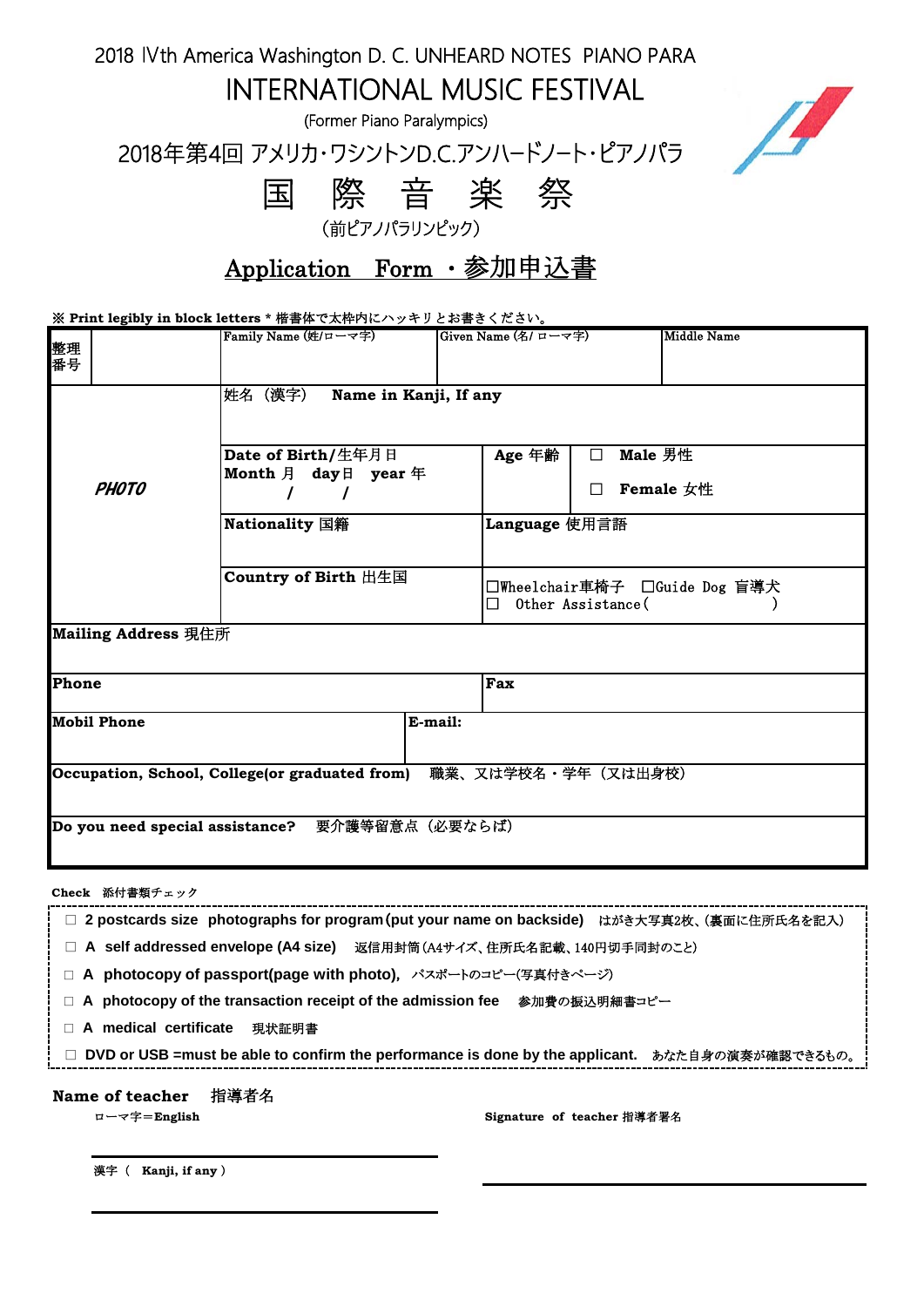2 NAME

## **Course Choice,** 出演希望コース

□ **A course** □ **B course**  □ **A+B (both course)**

### **Category** 参加部門

**Please** indicate which section your disability falls in to. どの部門に参加しますか? (自己申告)

□ Section A: Mental Ritardation 知的障害部門

□ Section B: Limbs Impairments 四肢障害部門

- □ Section C: Visual Impairment 視覚障害部門
- $\Box$  Section D: Hearing Impairments and /or Communication Impairments,

聴覚及び言語障害部門

□ Section E: Developmental Disabilities 発達障害部門

□ Section F: Plural Disabilities 重複障害部門

# A Course Program. Aコースプログラム

First Round Examination by Recording (DVD or USB) 一次審査用プログラム

| Composer 作曲者 | Name of Piece 曲名 | 時間<br>Time |
|--------------|------------------|------------|
|              |                  |            |
|              |                  |            |

Recording material 同封した録画資料 □DVD □USB

#### For the Second Round (in Washington D.C.)

create a piece by the theme of" America, the Beautiful" comp. Samuel A. Ward.

第2次"America, the Beautiful" のテーマによる 創作曲

| .<br>$\overline{\phantom{a}}$<br>-<br>urue | 時間<br>Time<br>. |
|--------------------------------------------|-----------------|
|                                            |                 |
|                                            |                 |

⁂ Score Presentation deadline: End of Jan.2018 提出期限2018年1月30日まで

## B Course Program. Bコースプログラム

First Round Examination by Recording (DVD or USB) 1次審査用プログラム

| Composer 作曲者 | Name of Piece 曲名 | Time 時間 |
|--------------|------------------|---------|
|              |                  |         |
|              |                  |         |
|              |                  |         |

**Recording material 同封した録画資料 □DVD □USB** 

## The Second Round (in Washington D.C.) Free Selection Tune 第2次自由選択曲

| Composer 作曲者 | Name of Piece 曲名 | 時間<br>Time |
|--------------|------------------|------------|
| $\Box$       |                  |            |
| ΙC           |                  |            |
| $\Box$       |                  |            |